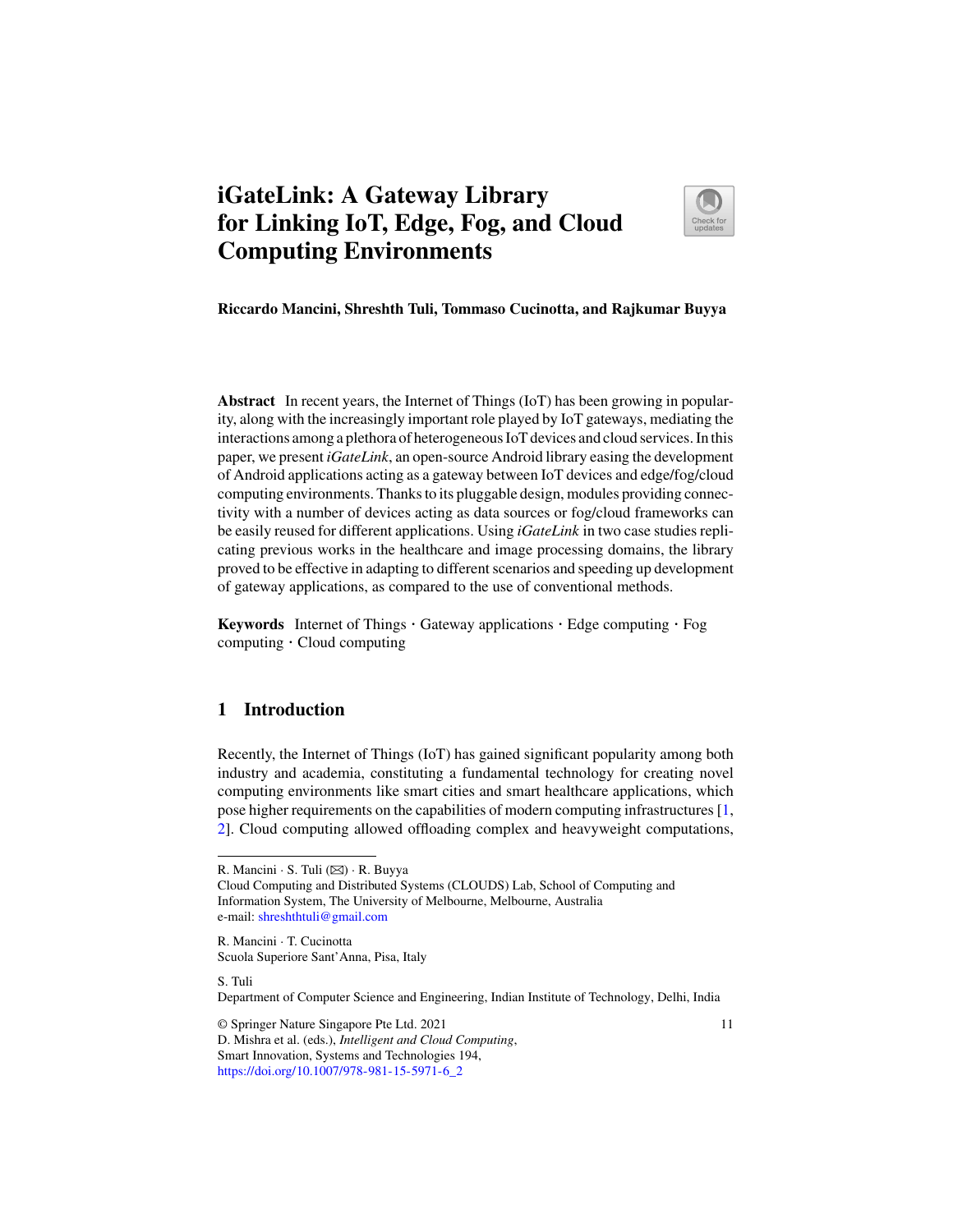

including big-data processing pipelines, to remote data centers [1]. However, the exponential growth of connected IoT devices and the forecast in the produced data volumes for the upcoming years [3] pushed industry and academia to look into optimized solutions, where virtual machines are dropped in favor of more lightweight containers [4] and, more importantly, decentralized solutions are employed, where computing happens at the edge of the network, giving rise to the fog computing paradigm. This leads to reduced latency, deployment costs, and improved robustness [5], so in recent years many fog/cloud frameworks have been proposed leveraging computing resources both at the edge of the network and in cloud data centers [6, 7].

In nowadays IoT and fog computing frameworks, a crucial component is the gateway device which enables communication of users, sensors, and actuators with edge devices and cloud resources [8]. Gateway devices could be small embedded computers, smart routers, or even smartphones. In IoT, the number of sensors and actuators has increased tremendously in the last few years [9, 10], including advanced gateway devices that emerged in recent fog environments [11]. Even though fog computing frameworks greatly simplify engineering gateway functionality, they do not focus on making generic gateway interfaces for seamless integration with diverse applications, user needs, and computation models.

Contributions. This paper presents the design and implementation of *iGateLink*, an open-source modular fog–cloud gateway library easing the development of applications running on Android-based IoT gateway devices. It provides common core functionalities, so as to let developers focus on the application-specific code, for example, implementing communications with specific sensors or protocols to exchange data with specific fog or cloud systems. *iGateLink* is specific to the mentioned IoT-fog use case but generic enough in order to allow simple extensions to be used in different IoT-fog integrated environments as shown in Fig. 1. It is also easy to use through a simple API and supports integration of different frameworks within the same application, including the possibility to run the required execution locally.

iGateLink has been applied to two use cases, one dealing with an oximeter-based healthcare application for patients with heart diseases, and the other one for low response time object detection in camera images. The presented framework proved to be effective for reducing development complexity and time, when comparing with existing practices in coding IoT gateway applications.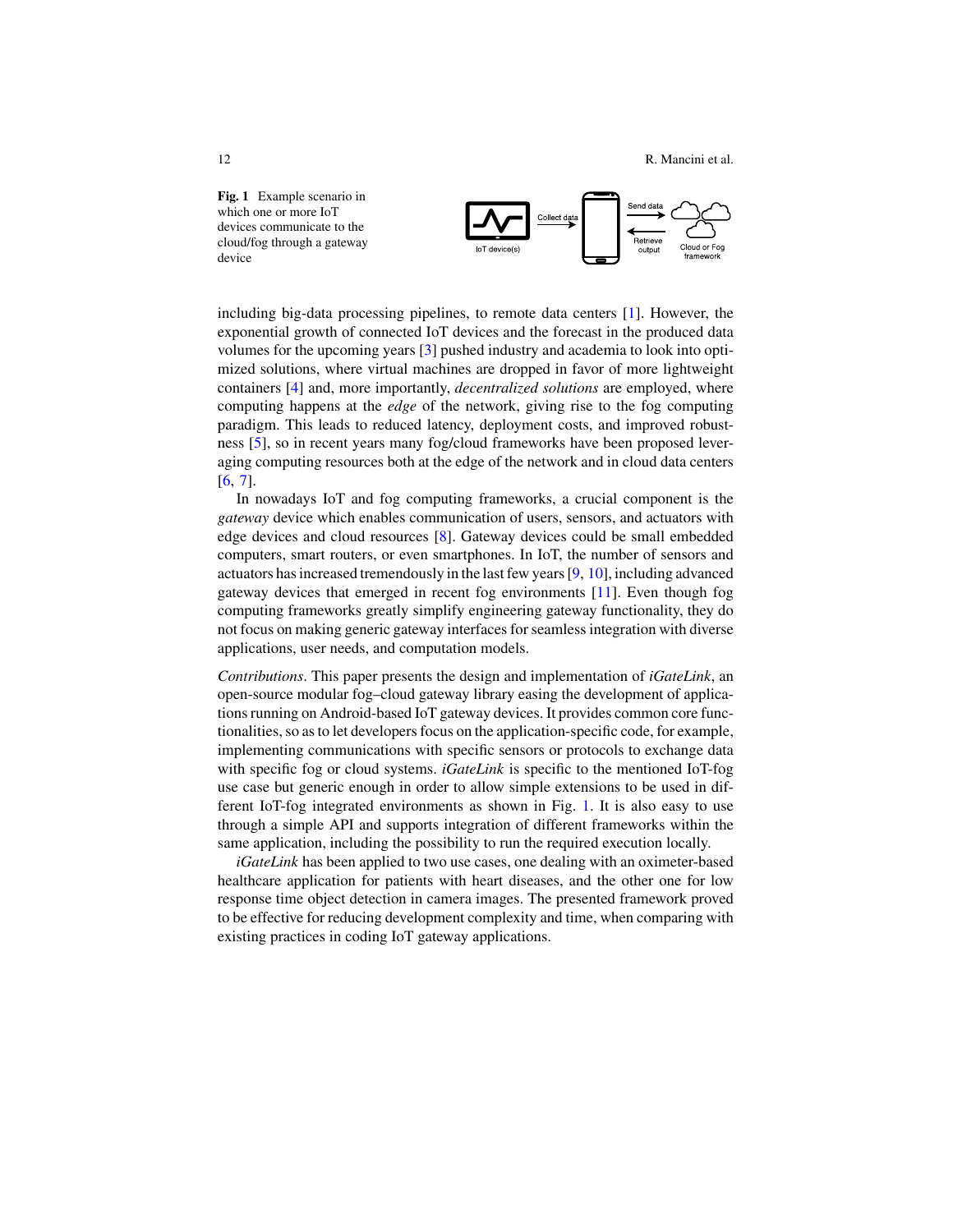### 2 Related Work

Due to the vast heterogeneity in the Internet of Things, the importance of the IoT gateway in enabling the IoT has been acknowledged by several works [12–14]. Some authors propose IoT gateways to act only as routers, e.g., encapsulating raw data coming from *Bluetooth* devices in *IPv6* packets to be sent to the cloud [15]. However, in order to enable more complex scenarios, offload computations, and/or save network bandwidth, IoT gateways need to become "smart" by pre-processing incoming data from the sensors  $[16]$ . In this context, the use of smartphones as IoT gateways has been proposed [17, 18]; however, those works do not take into consideration the most recent fog and edge computing paradigms.

Regarding efforts to integrate the IoT with fog and edge computing, Aazam et al. [8] proposed a smart gateway-based communication that utilizes data trimming and pre-processing, along with fog computing in order to help lessen the burden on the cloud. Furthermore, Gia et al. [19] developed a Smart IoT gateway for a smart healthcare use case. Finally, Tuli et al. [6] developed *FogBus* an integration framework for IoT and fog/cloud. However, their work does not provide a generic application able to integrate IoT and fog/cloud frameworks, building their application from the ground up, tailored to their specific use case.

Finally, it is worthwhile to note that none of the previously mentioned works focuses on the design and implementation of the software that is required to run in the IoT gateway, especially in the case of an Android device, in order to make it generic and adaptable to many different scenarios, as this paper does.

#### 3 System Model and Architecture

The principles discussed in Sect. 1 have been addressed by using a modular design, with a generic core on which different modules can be loaded.

A variation of the publish/subscribe paradigm [20] has been used, where the components collecting data from sensors and the ones sending it to the fog/cloud are the publishers and are called Providers, while the subscribers are the auxiliary components that manage the execution of the publishers or UI components that show incoming data to the user. The publish/subscribe paradigm is realized through an intermediate component that stores the incoming data from the Providers, called Store, and notifies the subscribers, called Triggers, using the *observer* design pattern. A Store can also be thought of as the topic to which the Provider publishes data, while the *Triggers* are its *subscribers*.

In the considered scenario, a Provider may be started either as a result of a user interaction (e.g., a button click) or as a consequence of external event (e.g., incoming Bluetooth data). It can also be started with some input data or with no data at all. The proposed model does not assume any of the aforementioned cases, employing a generic design, able to adapt many different scenarios. While the input of a Provider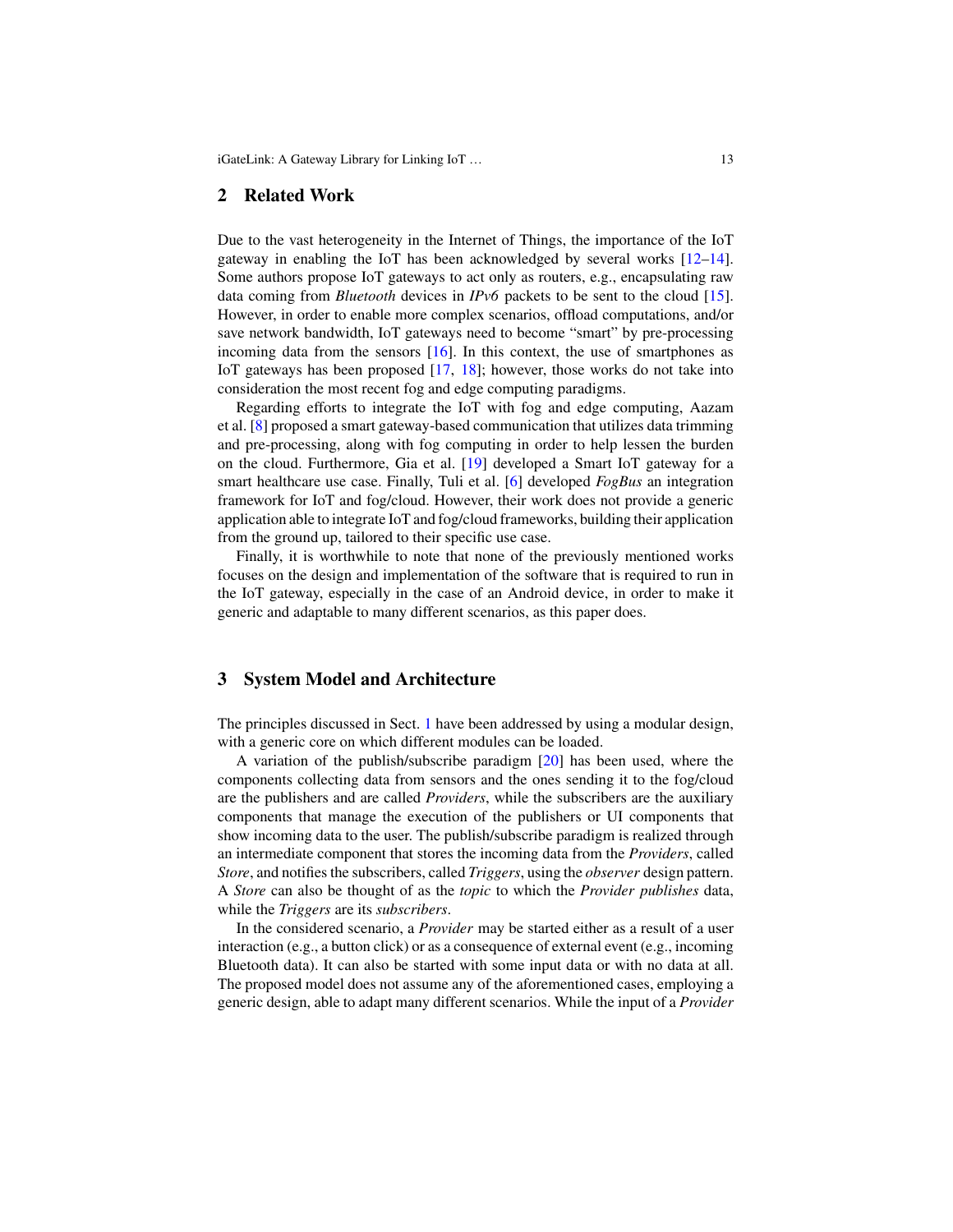can vary, the result is always data that needs to be stored in a Store. Whenever a Provider stores new data to a Store, all Triggers associated with the Store are executed. The most common use of a *Trigger* is to start another *Provider* but it could also be used, for example, to update the UI.

These design choices enabled (1) *modularity*, since *Providers* and *Triggers* can be independently and easily plugged and unplugged; (2) *flexibility*, since this model enables even more complicated use cases than the one mentioned above; and (3) ease of use, thanks to code reusability.

Furthermore, several Providers providing the same data (i.e., publishing to the same Store) can be active simultaneously, for example, Providers for different fog/cloud frameworks and/or local execution. In this case, it is useful to define a new component, the *Chooser*, whose function is to select a specific *Provider* among a list of equivalent ones in order to produce data. By doing so, it is possible to, for example, use another *Provider* when one is busy or to fallback to another *Provider* if one fails.

### 3.1 Implementation Details

Based on the model described above, we have implemented the iGateLink library for Android devices. The library is open-source and available at https://github.com/ Cloudslab/iGateLink. From a high-level point of view (Fig. 2), the library is composed of a platform-independent core written in Java, an Android-specific module which extends the core to be efficiently used in Android and several extension modules that provide complimentary functionalities.

Core. The core of the library is composed of the following classes: ExecutionManager, Data, Store, Provider, Chooser, and Trigger. Refer to Fig. 3 for a conceptual overview of their interactions. The ExecutionManager class coordinates the other components and provides an API for managing them. The Data class is not properly a component but is the base class that every data inside this library must extend. It is characterized by an id and a request\_id: the former must be unique between data of the same Store; the latter is useful for tracking data belonging to the same request. The Store class stores Data elements and provides two operations: retrieve for



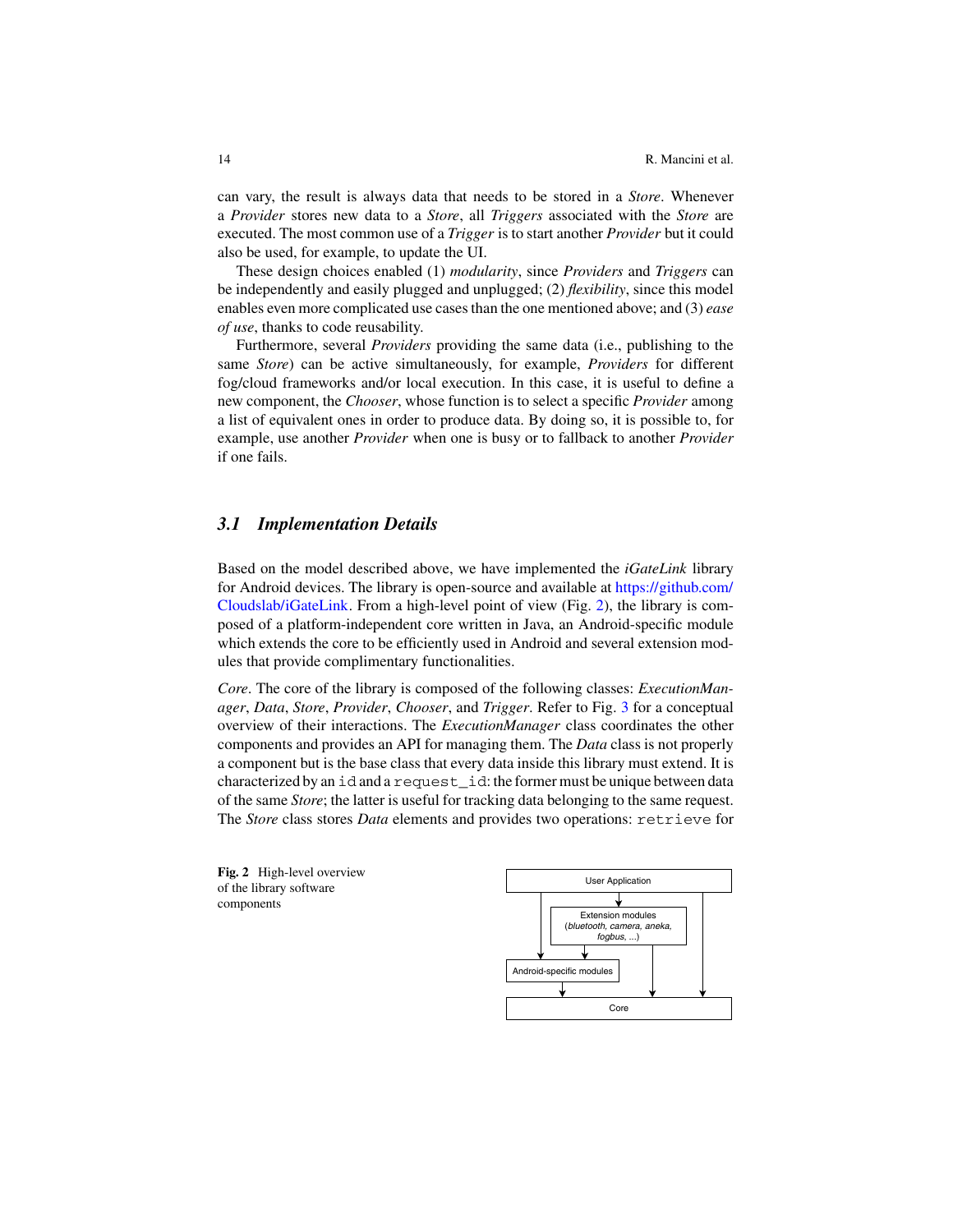iGateLink: A Gateway Library for Linking IoT … 15





retrieving previously stored Data and store for storing new data. Every Store is uniquely identified by a key. There can be multiple Stores for the same Data type. Furthermore, a Store can have one or more Triggers associated with it that are called whenever new data is stored. For example, a common use for a *Trigger* is starting a Provider with the recently stored Data from another Provider. The Provider class takes some *Data* in input and produces some other *Data* in output. Every *Provider* is uniquely identified by a key. There can be multiple Providers for the same Store but a Provider can only use one Store at a time. A Provider can be started by calling its execute method either through ExecutionManager's runProvider or produceData. In the latter case, the user specifies only which Data it wants to be produced (by means of a Store key) and a suitable Provider will be executed. In case there are two or more Providers for the same Store, a Chooser will be used.

Android-specific modules. When developing such an application on Android, a common problem is that using worker threads for time-consuming tasks that need to execute in the background still lets the Android runtime kill the app as needed, if not properly managed. This is addressed by providing the AsyncProvider class, which makes use of the  $AsyncTask$  class.<sup>1</sup> Furthermore, the *ExecutionManager* is hosted within an Android Service, which, if configured correctly as a foreground service, prevents it from being killed by the Android runtime.

## 4 Case Studies

In order to test the library and demonstrate its applicability to real applications, two case studies have been developed. They both reproduce existing works, namely, FogBus [6] and EdgeLens [7]. The first application connects to a Bluetooth oximeter to collect and analyze its data. The second application takes a photo and sends it to the fog or cloud for object detection.

In the original works, both applications have been developed using MIT App Inventor, which eases and speeds up the development but provides only a very simple API that cannot be adapted to more complicated use cases. Furthermore, every

<sup>&</sup>lt;sup>1</sup>It provides a simple API for scheduling a new task and executing a custom function on the main thread before and after the execution.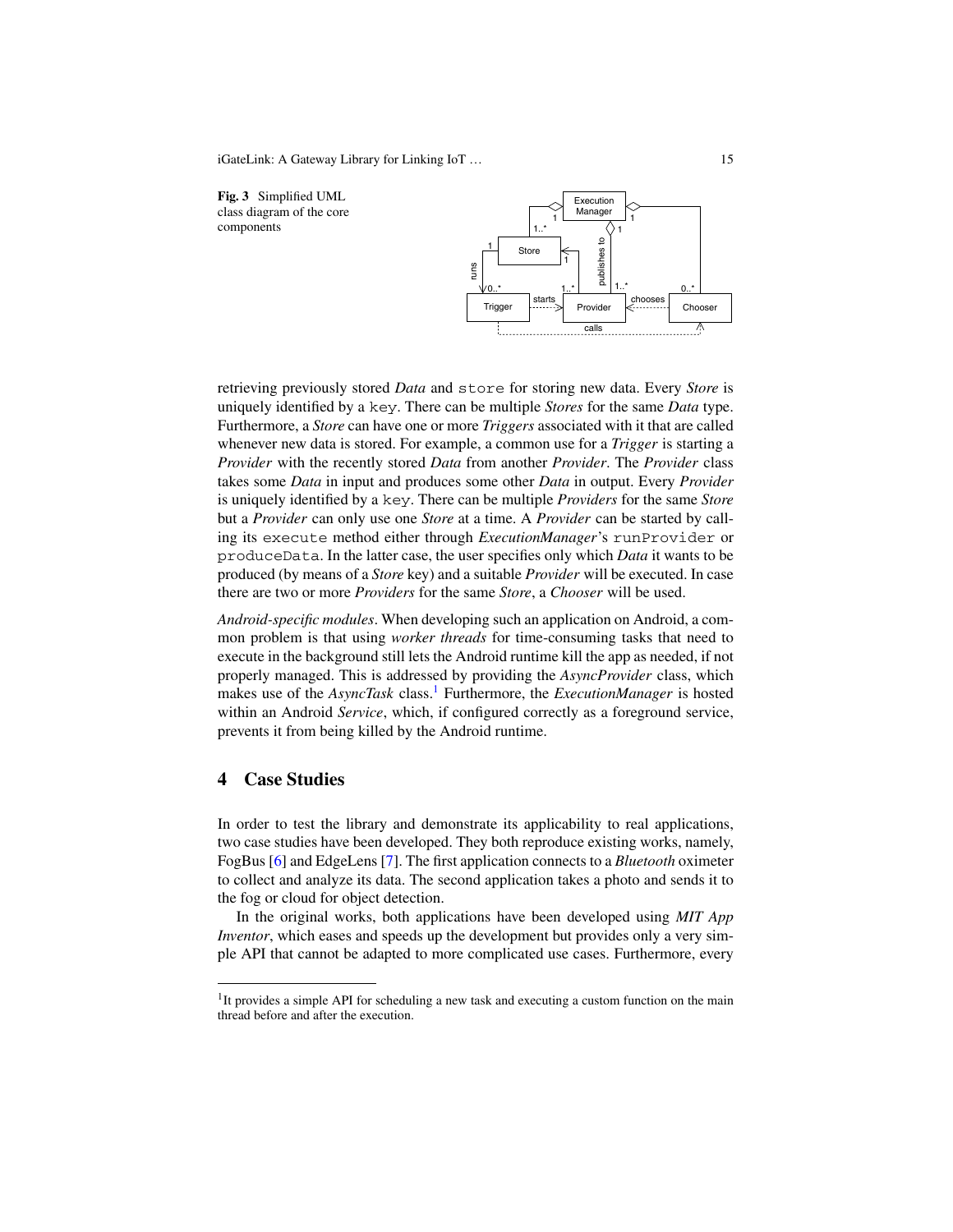16 R. Mancini et al.





application needs to be built from the ground up even though many components may be in common, especially when using the same input method or framework. By developing the applications using *iGateLink*, both modularity and fast development can be achieved.

Oximeter-based healthcare application The bluetoothdemo application can be used to detect hypopnea in a patient by collecting data from an oximeter. The application consists of four screens: (1) the configuration screen (left picture in Fig. 4); (2) the Bluetooth device pairing screen; (3) the Bluetooth device selection screen through which the user chooses the device whose data to show; and (4) the data and analysis result screen (right picture in Fig. 4).

Data is collected in real time from the oximeter using Bluetooth LE. In order to do that, the Bluetooth module has been developed which provides an implementation of the Provider which registers to the GATT characteristics in order to receive push notifications from the Bluetooth device. Raw data received from the oximeter is then converted to a Data object and stored.

The user can then upload the data to FogBus [6] by tapping the "Analyze" button in order to get the analysis results. Data is sent using an HTTP request to the FogBus master node which forwards the request to a worker node (or the cloud) and then returns the result to the application. This simplifies the development of the application, since only one HTTP request is required.

Object detection application The camerademo application can be used to take a photo and run an object detection algorithm on it, namely, Yolo  $[21]$ . The user interface is very simple, with just a screen showing the camera preview and a button (Fig. 5). When the button is clicked, the photo is taken and sent to the fog/cloud for object detection. When the execution is terminated, the resulting image is downloaded and shown to the user.

In order to integrate Android camera APIs with *iGateLink*, the *camera* module has been developed, which provides an implementation of a Provider, namely, CameraProvider, that takes a photo when its execute method is called. When the photo is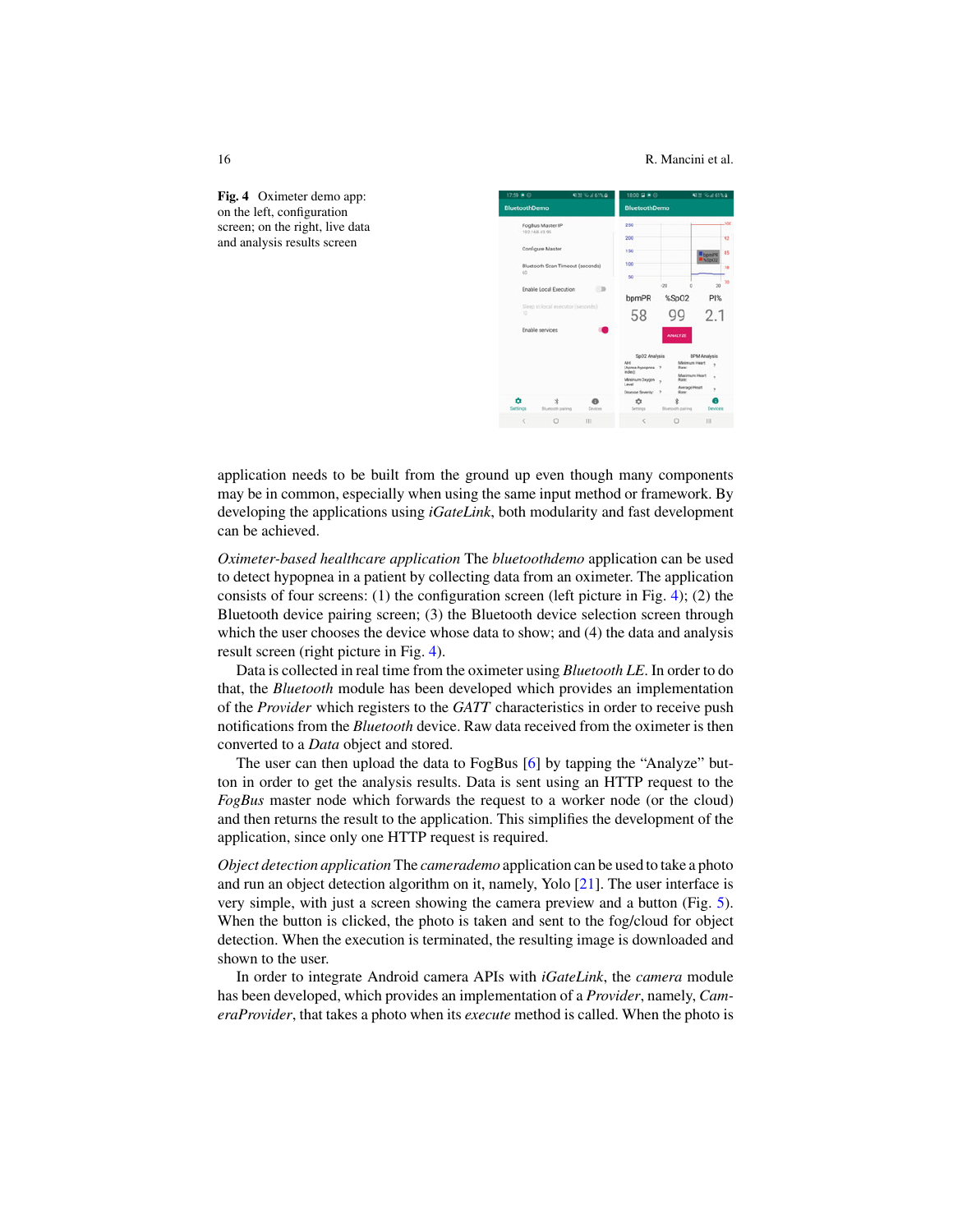iGateLink: A Gateway Library for Linking IoT … 17

Fig. 5 Object detection demo app: on the left, preview screen; on the right, result screen



stored, two providers are executed: BitmapProvider that converts the photo from an array of bytes to a Bitmap object so that it can be plug in an ImageView and shown to the user, and one of EdgeLensProvider or AnekaProvider that executes the object detection on either EdgeLens [7] or Aneka [22]. The result of the object detection is, again, an array of bytes so it goes through another BitmapProvider before being shown to the user.

The EdgeLensProvider is responsible for uploading the image to the EdgeLens framework [7] and downloading the result once the execution is completed. EdgeLens has a similar architecture to  $FogBus$  but, differently from it, communication between client and worker is direct, instead of being proxied by the master. The usual *EdgeLens* workflow is (1) query the master to get the designated worker, (2) upload the image to the worker, (3) start execution, and (4) download the result when the execution is terminated.

The AnekaProvider is responsible for execution in Aneka [22] through its REST APIs for task submission. The image is first uploaded to an FTP server (which could be hosted by the master node itself), then the object detection task is submitted to Aneka, whose master node chooses a worker node to submit the request to. The worker downloads the image from the FTP server, runs the object detection on it, and uploads the resulting image back to the FTP server. In the meanwhile, the client repeatedly polls the master node in a loop, waiting for the submitted task to complete. When it does, the client finally downloads the result which is displayed to the user.

### 5 Conclusions and Future Work

In this paper, we presented a new Android library, iGateLink, which enables developers to easily write new Android applications linking IoT, edge, fog, and cloud computing environments, as it comes with a set of highly reusable modules for common IoT scenarios.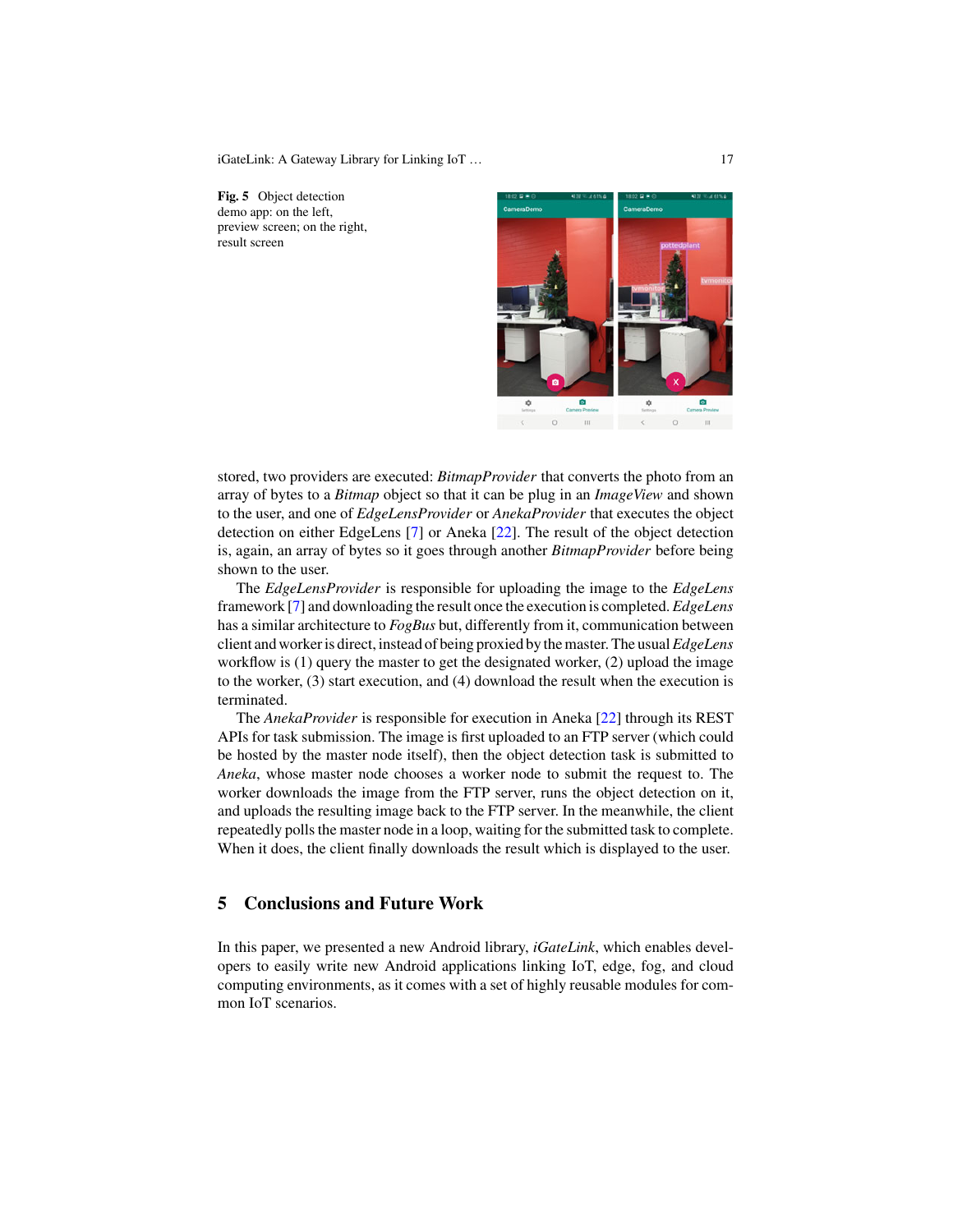We demonstrated, by means of two use cases, that the library can adapt to different applications and is easy to use, increasing the engineering simplicity of application deployments and making such systems robust and easy to maintain.

As part of future work, more modules could be added to the library to cover the most common use cases, for example, the current version of the library does not include any module providing support for Bluetooth devices (currently only Bluetooth low energy is supported), built-in sensors (for example, accelerometer, gyroscope, magnetometer, luminosity), touch events, and audio recording. Furthermore, more fog/cloud frameworks could be integrated within the library, making it like plug-and-play software for end users.

Finally, while this paper focuses on the advantages, the library brings in terms of development time, a performance evaluation, and a comparison with existing systems could be carried out in the future.

#### References

- 1. Yi, S., Li, C., Li, Q.: A survey of fog computing: concepts, applications and issues. In: Proceedings of the 2015 Workshop on Mobile Big Data, pp. 37–42. ACM (2015)
- 2. Gill, S.S., Tuli, S., Xu, M., Singh, I., Singh, K.V., Lindsay, D., Tuli, S., Smirnova, D., Singh, M., Jain, U., et al.: Transformative effects of IoT, blockchain and artificial intelligence on cloud computing: evolution, vision, trends and open challenges. Internet Things 100118 (2019)
- 3. Ericsson Mobility Report (2019). https://www.ericsson.com/en/mobility-report
- 4. Cucinotta, T., Abeni, L., Marinoni, M., Balsini, A., Vitucci, C.: Reducing temporal interference in private clouds through real-time containers. In: 2019 IEEE International Conference on Edge Computing (EDGE), pp. 124–131 (2019)
- 5. Bonomi, F., Milito, R., Zhu, J., Addepalli, S.: Fog computing and its role in the internet of things. In: Proceedings of the First Edition of the MCC Workshop on Mobile Cloud Computing, pp. 13–16. ACM (2012)
- 6. Tuli, S., Mahmud, R., Tuli, S., Buyya, R.: FogBus: A blockchain-based lightweight framework for edge and fog computing. J. Syst. Softw. 154, 22–36 (2019)
- 7. Tuli, S., Basumatary, N., Buyya, R.: EdgeLens: Deep learning based object detection in integrated IoT , fog and cloud computing environments. In: 4th IEEE International Conference on Information Systems and Computer Networks (2019)
- 8. Aazam, M., Huh, E.N.: Fog computing and smart gateway based communication for cloud of things. In: 2014 International Conference on Future Internet of Things and Cloud, pp. 464–470. IEEE (2014)
- 9. Singh, D., Tripathi, G., Jara, A.J.: A survey of internet-of-things: Future vision, architecture, challenges and services. In: 2014 IEEE World Forum on Internet of Things (WF-IoT), pp. 287–292. IEEE (2014)
- 10. Lee, I., Lee, K.: The internet of things (iot): Applications, investments, and challenges for enterprises. Bus. Horizons 58(4), 431–440 (2015)
- 11. Whiteaker, J., Schneider, F., Teixeira, R., Diot, C., Soule, A., Picconi, F., May, M.: Expanding home services with advanced gateways. ACM SIGCOMM Comput. Commun. Rev. 42(5), 37–43 (2012)
- 12. Chen, H., Jia, X., Li, H.: A brief introduction to iot gateway. In: IET International Conference on Communication Technology and Application, pp. 610–613 (2011)
- 13. Datta, S.K., Bonnet, C., Nikaein, N.: An iot gateway centric architecture to provide novel m2m services. In: 2014 IEEE World Forum on Internet of Things (WF-IoT), pp. 514–519. IEEE (2014)